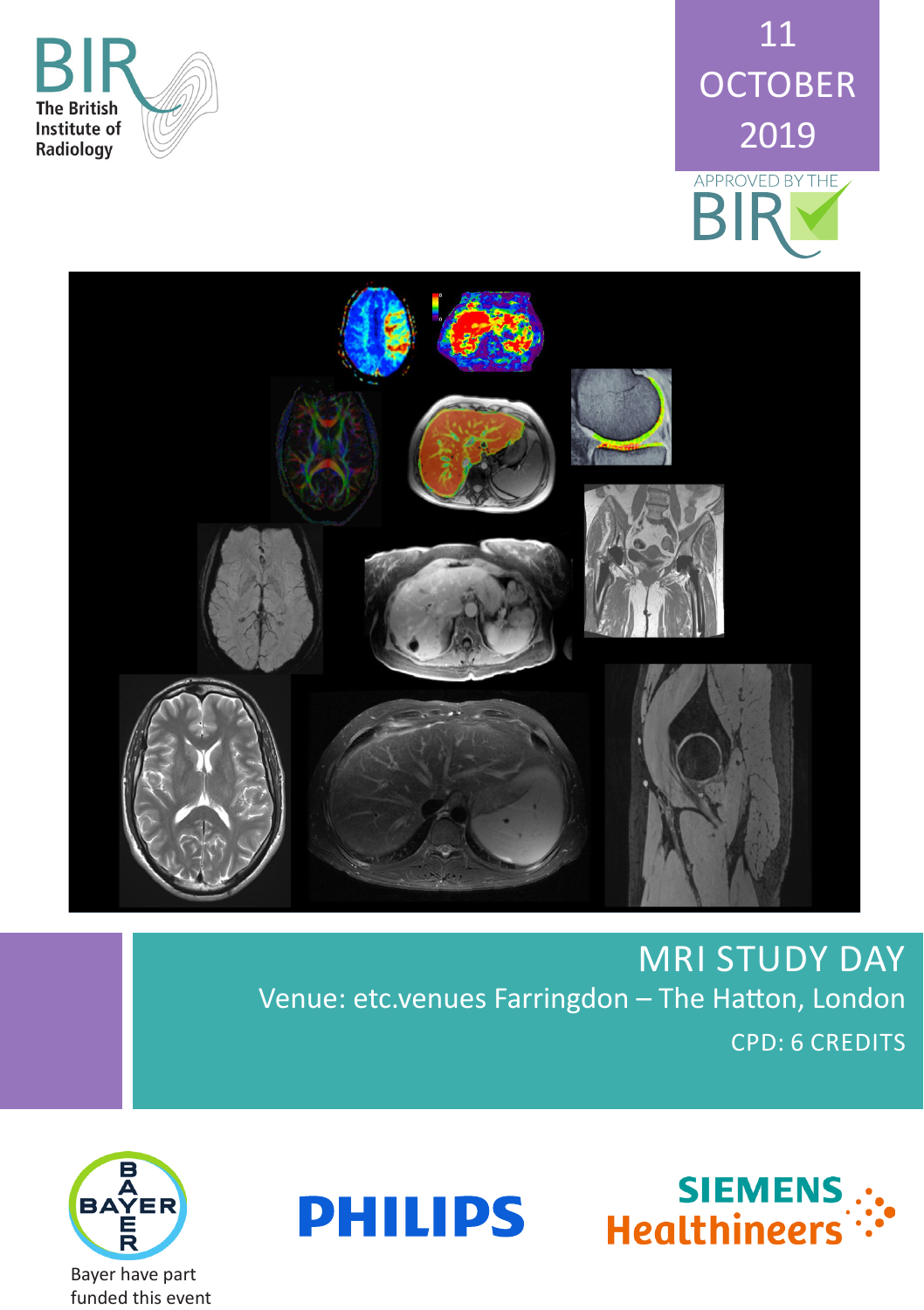## MRI STUDY DAY

## Venue: etc.venues Farringdon – The Hatton, London

CPD: 6 CREDITS

This one-day event goes beyond the basics of MRI to explore some of the more advanced clinical MR techniques available on the current generation of MR scanners.

The clinical utility of techniques will be demonstrated with practical examples and accessible explanations of the physics behind the concepts will be provided. As such, this event should provide an excellent learning opportunity for anyone looking to better utilise some of options available on their latest MR system to improve the quality and efficiency of their MR service, or for those involved in procuring a new MR scanner who wish to better understand the wide variety of options available.

Delivered as a double act, a radiologist will explain the clinical needs and applications with a physicist describing the underlying principles. Together they will discuss the challenges and opportunities that these cutting-edge techniques provide, as well as some of the practical limitations.

The speakers will cover body, neuro and musculoskeletal applications, including items such as fat and iron quantification, fat suppression methods, magnetic resonance elastography, diffusion weighted imaging, acceleration techniques such as temporal data sharing, simultaneous multi-slice and compressed sensing, susceptibility-weighted MRI, dynamic susceptibility contrast (DSC) and dynamic contrast enhanced (DCE) techniques, 3D sequences for MSK, and techniques for metal-artefact reduction.

# Programme Organiser

Dr Martin Graves, Consultant Clinical Scientist, Addenbrooke's Hospital; and Dr Geoff Charles-Edwards, Consultant Clinical Scientist, Guy's and St Thomas' NHS Foundation Trust

With special thanks to Dr David Bowden, Consultant Radiologist, Addenbrooke's Hospital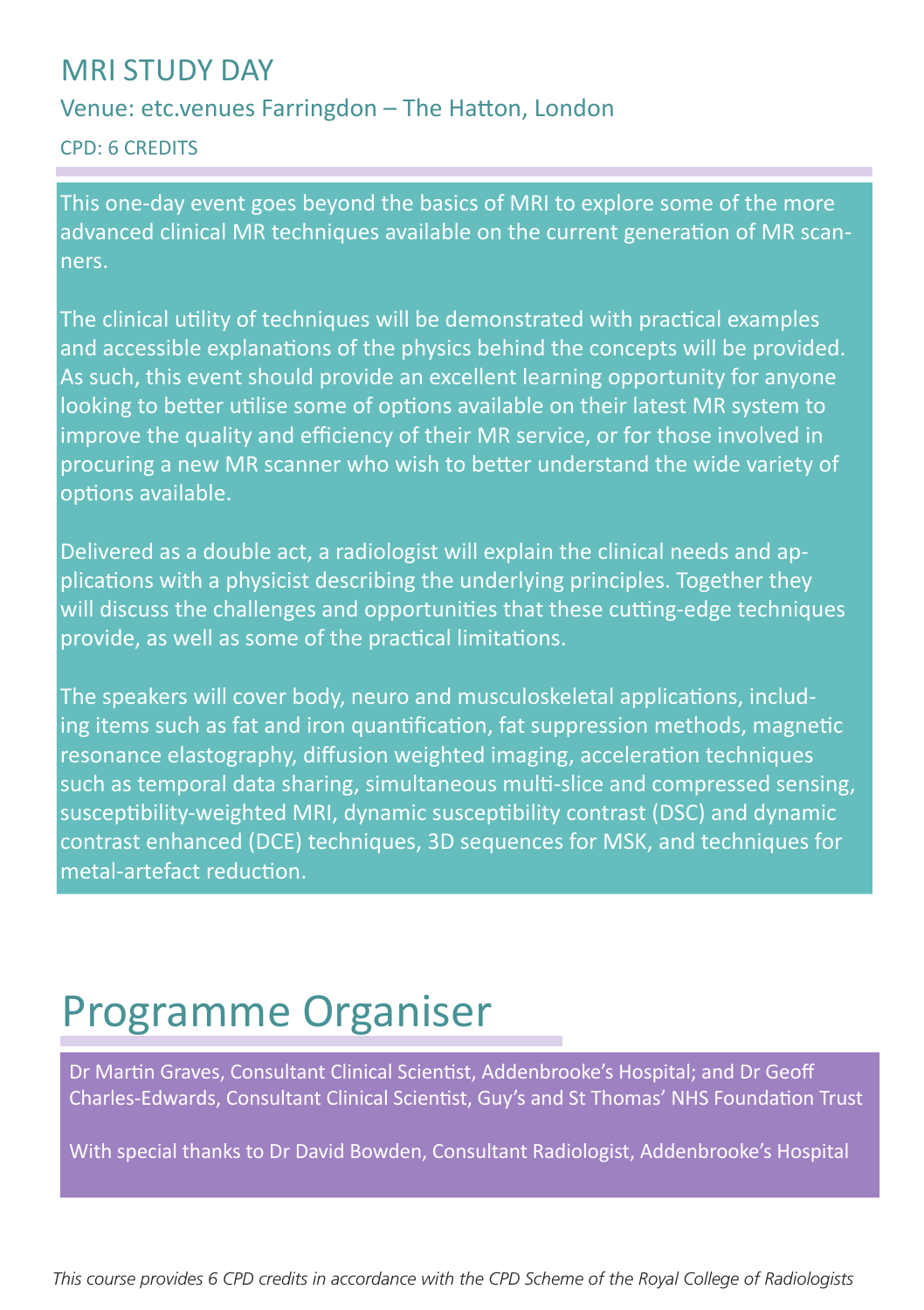11 **OCTOBER** 2019

| 09:00<br>09:30 | <b>Registration and refreshments</b><br><b>Welcome and introduction</b><br>Dr Geoff Charles-Edwards,<br>Consultant Clinical Scientist,<br>Guy's and St Thomas' NHS<br><b>Foundation Trust</b>                                                                 | 14:05          | <b>MSK MRI</b><br>Dr Amada Issac, Consultant<br>Musculoskeletal and Trauma<br>Radiologist, Guy's and St<br>Thomas' NHS Foundation<br>Trust; and Dr Jessica Winfield,<br>Clinical Scientist, Guy's and St |
|----------------|---------------------------------------------------------------------------------------------------------------------------------------------------------------------------------------------------------------------------------------------------------------|----------------|----------------------------------------------------------------------------------------------------------------------------------------------------------------------------------------------------------|
| 09:35          | <b>Body MRI</b><br>Dr David Bowden, Consultant<br>Radiologist, Addenbrooke's<br>Hospital; Dr Andrew<br>Priest, Clinical Scientist,<br>Addenbrooke's Hospital                                                                                                  | 15:35<br>16:05 | Thomas' NHS Foundation Trust<br><b>Refreshments</b><br><b>Developments in MR Safety</b><br>Ms Erica Scurr, Strategic<br>Lead MRI Superintendent                                                          |
| 11:05<br>11:35 | <b>Refreshments</b><br><b>Neuro MRI</b><br>Dr Asif Mazumder,<br>Consultant Neuroradiologist,<br>Guy's and St Thomas' NHS<br>Foundation Trust; and Dr Geoff<br>Charles-Edwards, Consultant<br>Clinical Scientist, Guy's and St<br>Thomas' NHS Foundation Trust | 16:35<br>17:05 | Radiographer, The Royal<br>Marsden Hospital<br><b>Panel discussion</b><br><b>Close of event</b>                                                                                                          |
| 13:05          | Lunch                                                                                                                                                                                                                                                         |                |                                                                                                                                                                                                          |

# Join us

Join the BIR today to benefit from reduced delegate rates for our events.

For membership information visit: www.bir.org.uk/join-us